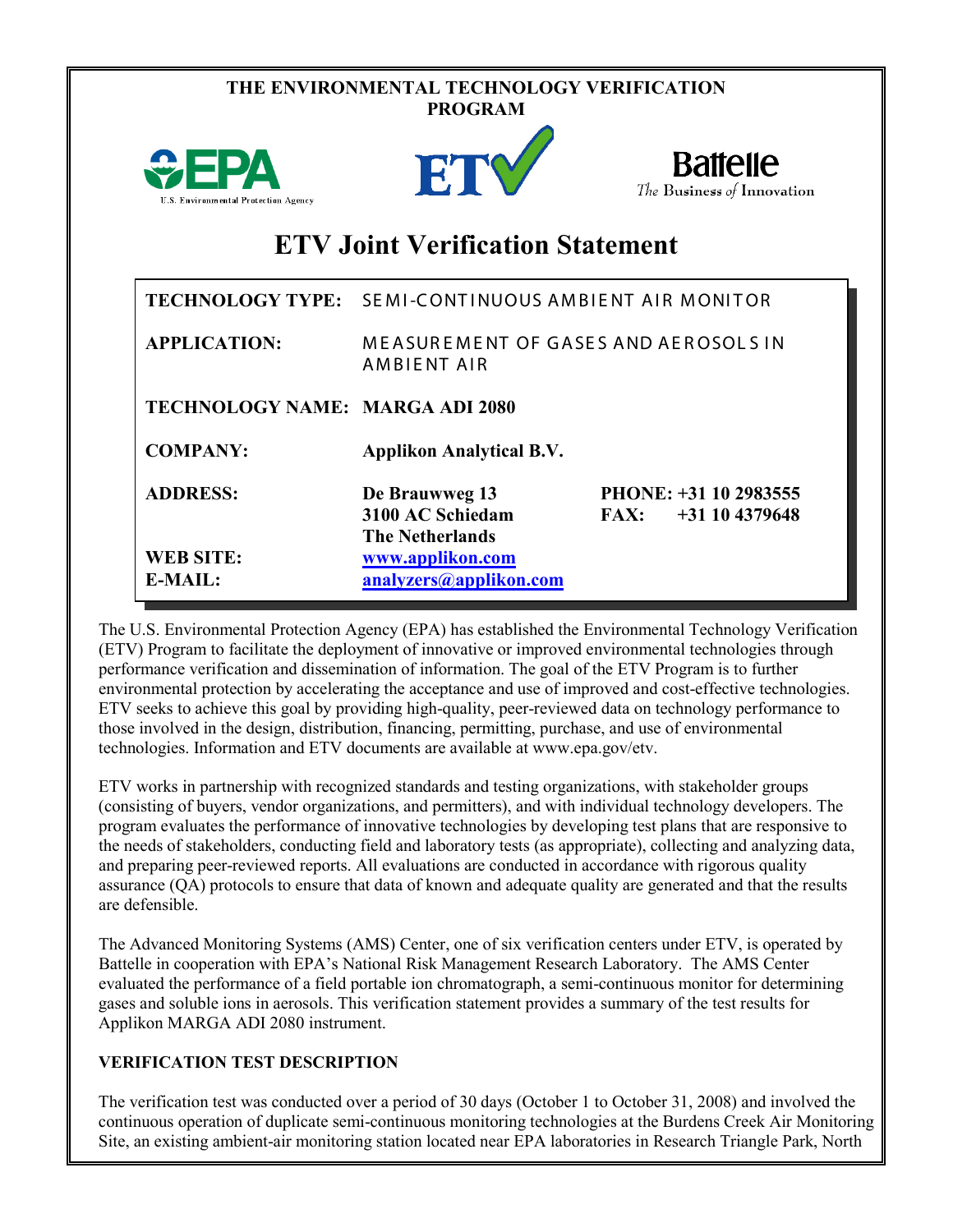Carolina. Duplicate, integrated denuder/filter pack reference samples were collected over 12-hour sampling intervals throughout the testing period, from 6:00 am to 6:00 pm and from 6:00 pm to 6:00 am daily. The denuder/filter pack samples were collected and analyzed by North Carolina State University (NCSU). Additionally, the MARGA units were collocated with separate continuous gas analyzers for sulfur dioxide  $(SO<sub>2</sub>)$ and ammonia (NH3), which were operated and maintained by EPA staff throughout the testing period. The accuracy of the monitoring technology was determined through comparisons to modified EPA reference methods for individual gaseous and particulate species. Modifications to the reference methods consisted primarily of increasing the sampling flow rate from 3 L/min, as used in the Clean Air Status and Trends Network (CASTNet), to 10 L/min to reduce overall sampling times and help minimize measurement bias and uncertainties, while still meeting the data quality objectives of this verification test. The precision of the semicontinuous monitoring technology was determined from comparisons of paired data from duplicate units (identified as "MARGA1" and "MARGA2"), and through comparisons to pooled results of the reference methods. Other performance parameters such as data completeness, maintenance requirements, ease of use, and operational costs were assessed from observations by the Battelle field testing staff. This test was not intended to simulate long-term performance of semi-continuous monitoring technologies at a monitoring site.

QA oversight of verification testing was provided by Battelle and EPA. Battelle technical staff conducted a performance evaluation audit of the reference method sample collection and analysis procedures performed by NCSU. Additionally, Battelle QA staff conducted a technical systems audit of the field testing and analytical procedures and a data quality audit of at least 10% of the test data. This verification statement, the full report on which it is based, and the test/QA plan for this verification test are all available at www.epa.gov/etv/centers/center1.html.

## **TECHNOLOGY DESCRIPTION**

The following description of the MARGA ADI 2080 is based on information provided by the vendor. The technology description was not verified in this test.

The MARGA ADI 2080 is an on-line analyzer for semi-continuous measurement of gases and soluble ions in aerosols. The MARGA utilizes a wet rotating denuder (WRD) to collect acid gases and ammonia by diffusion into an aqueous film. Particles pass through the WRD and are collected in a steam jet aerosol collector (SJAC). Within the SJAC, a supersaturated environment is created which grows particles by a process known as deliquescence, allowing them subsequently to be collected by inertial separation. As cooling takes place, steam condenses and washes the collected particles into an aqueous sample stream. The aqueous solutions from the WRD and SJAC are subsequently analyzed by ion chromatography (IC) for soluble anions and cations. Software integrated within the MARGA calculates atmospheric concentrations based on air sample flow rate and the ion concentrations in the collected solutions.

The MARGA ADI 2080 ambient air monitor components:

- $\Box$  A sampling box
- $\Box$  An analytical box
- $\Box$  Industrial PC (IPC) with keyboard/mouse and screen
- ADI 2080 ambient air monitor software
- **Programmable logic control input/output modules, and software**
- $\Box$  Applikon pump modules and stainless steel analyzer cabinet
- $\Box$  Polypropylene rack with steel inner body
- $\Box$  Uninterrupted power supply
- $\Box$  Air pump with mass flow controller

 The MARGA software running on the IPC controls the instrument and provides a user interface. In addition, the analyzer can be checked and controlled remotely via an internet or modem connection.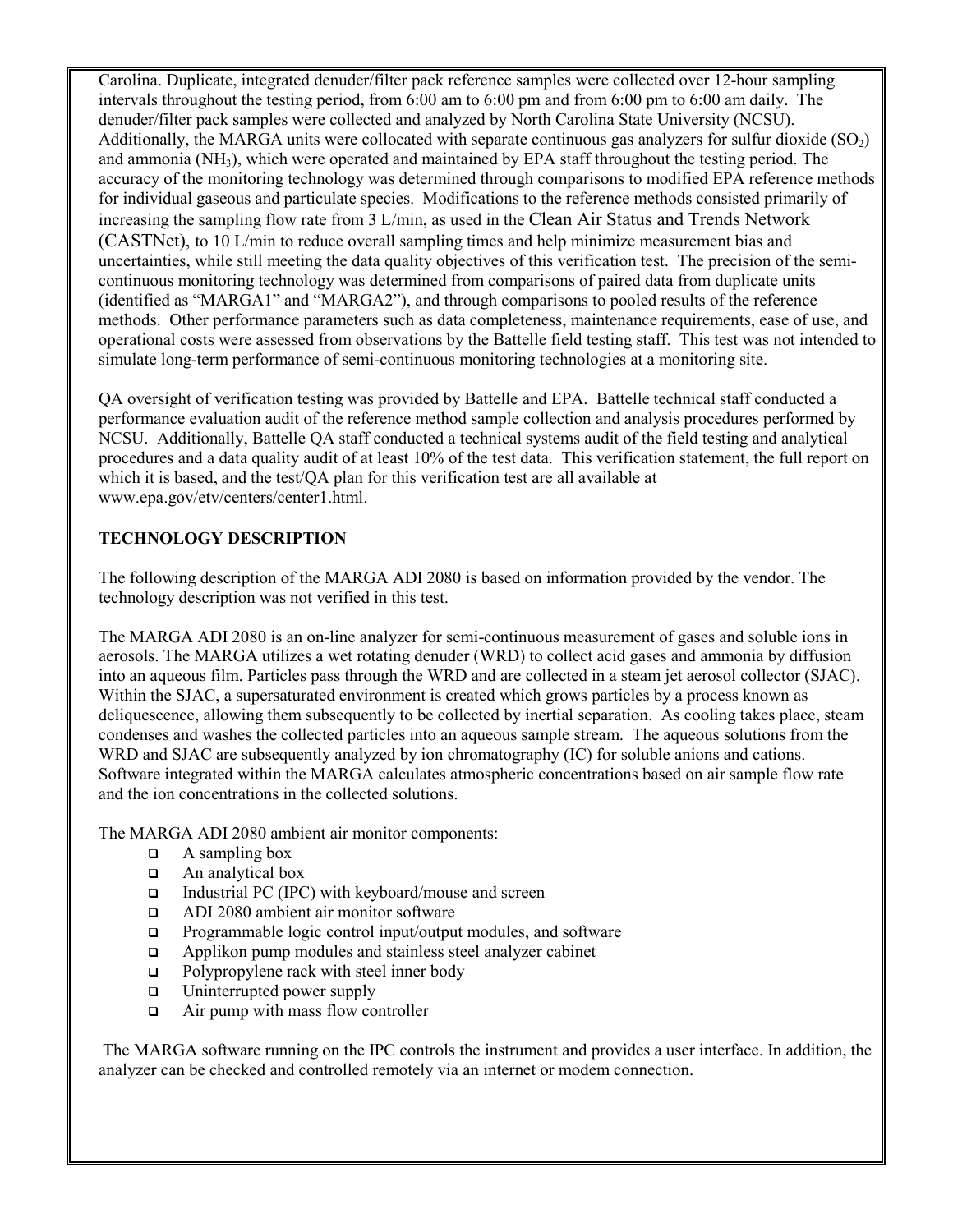| Parameter<br><b>Evaluated</b> | <b>Method of</b><br><b>Evaluation</b>                                                          | <b>Results</b>                                 |                         |                            |                                |                                         |                            |  |
|-------------------------------|------------------------------------------------------------------------------------------------|------------------------------------------------|-------------------------|----------------------------|--------------------------------|-----------------------------------------|----------------------------|--|
|                               |                                                                                                |                                                |                         | <b>MARGA1</b>              |                                | <b>MARGA 2</b>                          |                            |  |
|                               |                                                                                                | Analyte                                        | <b>Slope</b>            | Intercept<br>$(\mu g/m^3)$ | <b>Slope</b>                   |                                         | Intercept<br>$(\mu g/m^3)$ |  |
|                               | Regression analysis                                                                            | SO <sub>2</sub>                                | $1.00(1.09^a)$          | $1.00(0.60^a)$             | 1.09                           |                                         | 0.57                       |  |
| Accuracy                      | comparison to<br>reference samples                                                             | HNO <sub>3</sub>                               | $1.53*$                 | $-0.07*$                   | $1.51*$                        |                                         | $-0.01*$                   |  |
|                               |                                                                                                | NH <sub>3</sub>                                | 0.14                    | 0.20                       | 0.21                           |                                         | 0.10                       |  |
|                               |                                                                                                | $SO_4^2$                                       | 0.92                    | 0.68                       | 0.87                           |                                         | 0.63                       |  |
|                               |                                                                                                | NO <sub>3</sub>                                | $0.48*$                 | $0.19*$                    | $0.40*$                        |                                         | $0.25*$                    |  |
|                               |                                                                                                | $\text{NH}_4^+$                                | $0.82*$                 | $0.08*$                    | $0.85*$                        |                                         | $0.21*$                    |  |
|                               | Calculation of median<br>absolute relative                                                     | Analyte                                        |                         | <b>MARGA1</b>              | <b>MARPD</b><br><b>MARGA 2</b> |                                         |                            |  |
|                               |                                                                                                | SO <sub>2</sub>                                |                         |                            | 59%                            |                                         | 53%                        |  |
|                               | percent difference                                                                             |                                                | HNO <sub>3</sub>        |                            | 42%                            |                                         | 43%                        |  |
| Accuracy                      | (MARPD) between                                                                                |                                                | NH <sub>3</sub>         |                            | 41%                            |                                         | 64%                        |  |
|                               | MARGA results and<br>reference method                                                          |                                                | $SO_4^2$                |                            | 35%                            |                                         | 35%                        |  |
|                               | results                                                                                        |                                                | NO <sub>3</sub>         |                            | 66%                            |                                         | 69%                        |  |
|                               |                                                                                                |                                                | $\text{NH}_4^+$ $^{**}$ |                            | 24%                            |                                         | 29%                        |  |
|                               |                                                                                                |                                                | Analyte                 |                            | Precision                      |                                         |                            |  |
|                               |                                                                                                |                                                | SO <sub>2</sub>         |                            |                                | 5%                                      |                            |  |
|                               | Comparison of results                                                                          | HNO <sub>3</sub>                               |                         |                            |                                | 12%                                     |                            |  |
| Precision                     | from duplicate                                                                                 | NH <sub>3</sub>                                |                         |                            |                                | 18%                                     |                            |  |
|                               | monitoring systems                                                                             |                                                | $SO_4^2$                |                            |                                | 9%                                      |                            |  |
|                               |                                                                                                | NO <sub>3</sub>                                |                         |                            | $8\%$                          |                                         |                            |  |
|                               |                                                                                                |                                                | $NH_4^+$                | 20%                        |                                |                                         |                            |  |
|                               | Comparison of<br>MARPD of 12-hour                                                              | Analyte                                        |                         | $RPD_{95}$                 |                                | 12-Hour MARPD                           |                            |  |
|                               | average MARGA data                                                                             | SO <sub>2</sub>                                |                         | 76%                        |                                |                                         | 5%                         |  |
|                               | and 95 <sup>th</sup> percentile of                                                             | 51%<br>HNO <sub>3</sub>                        |                         |                            |                                | 10%                                     |                            |  |
| Precision                     | pooled relative percent                                                                        | 121%<br>NH <sub>3</sub>                        |                         |                            |                                | 26%                                     |                            |  |
|                               | difference results from                                                                        | $SO_4^2$<br>57%                                |                         |                            |                                | 10%                                     |                            |  |
|                               | reference<br>measurements $(RPD_{95})$                                                         | 168%<br>NO <sub>3</sub>                        |                         | 137%                       | 6%                             |                                         |                            |  |
|                               |                                                                                                | $NH_4$ <sup>+</sup><br>Average % of Valid Data |                         |                            | 23%<br>Average % of Valid      |                                         |                            |  |
|                               |                                                                                                |                                                | per Day (e.g., per 24   |                            |                                | Data per Reference                      |                            |  |
|                               |                                                                                                | <b>Target</b><br>hours)<br>Analyte             |                         |                            |                                | Sampling Period (e.g.,<br>per 12 hours) |                            |  |
|                               |                                                                                                |                                                | <b>MARGA1</b>           | <b>MARGA 2</b>             | <b>MARGA1</b>                  |                                         | <b>MARGA 2</b>             |  |
|                               | Ratio of number of                                                                             | SO <sub>2</sub>                                | 91%                     | 90%                        | 94%                            |                                         | 98%                        |  |
|                               | valid samples collected<br>to number of potential<br>samples that could<br>have been collected | HNO <sub>3</sub>                               | 91%                     | 90%                        | 85%                            |                                         | 98%                        |  |
| Data completeness             |                                                                                                | NH <sub>3</sub>                                | 90%                     | 90%                        | 93%                            |                                         | 97%                        |  |
|                               |                                                                                                | $SO_4^2$                                       | 90%                     | 90%                        | 94%                            |                                         | 98%                        |  |
|                               |                                                                                                | NO <sub>3</sub>                                | 91%                     | 90%                        | 95%                            |                                         | 99%                        |  |
|                               |                                                                                                | $NH4+$                                         | 90%                     | 90%                        | 93%                            |                                         | 98%                        |  |
|                               |                                                                                                | $Na+$                                          | 90%                     | 90%                        | 94%                            |                                         | 96%                        |  |
|                               |                                                                                                | $Ca^{2+}$                                      | 90%                     | 90%                        | <b>NA</b>                      |                                         | NA                         |  |
|                               |                                                                                                | $Cl-$                                          | 91%                     | 90%                        | 40%                            |                                         | 90%                        |  |